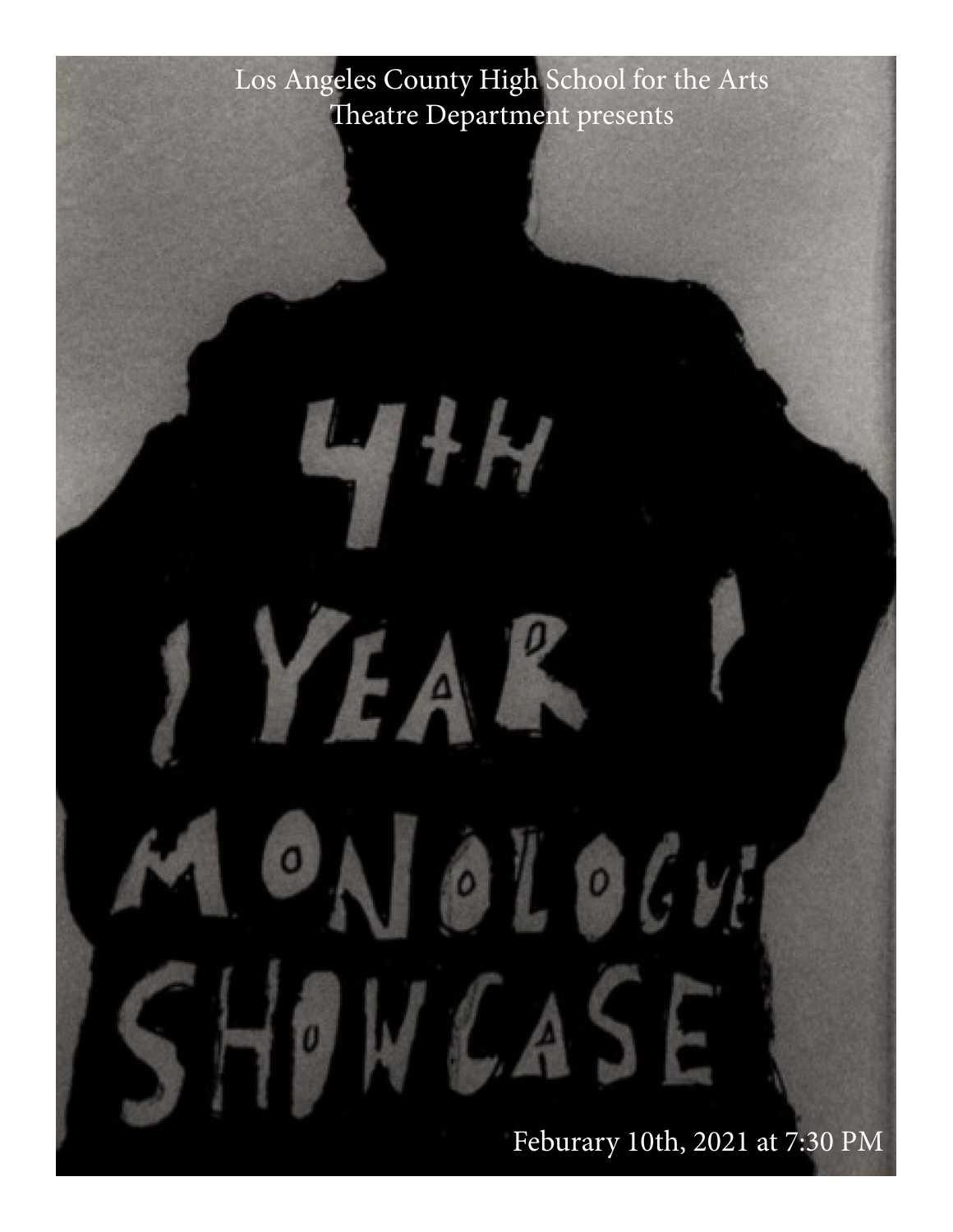*THEATRE THIEVES PRODUCTIONS PROUDLY PRESENTS:*

# **4th Year Monologue Showcase**

# **Directed by Jeremy Guskin & The Theatre Department Senior Class**

*Please be advised this production contains some mature themes and language.*

## **Directors Note:**

I adore this class. This production had very simple parameters: Choose a monologue that you are drawn to, it must be over two minutes, and is something you'd never do for a college audition or competition. I'm thrilled with the results. Thank you for supporting these talented artists and joining us to watch their inspiring work. -jg.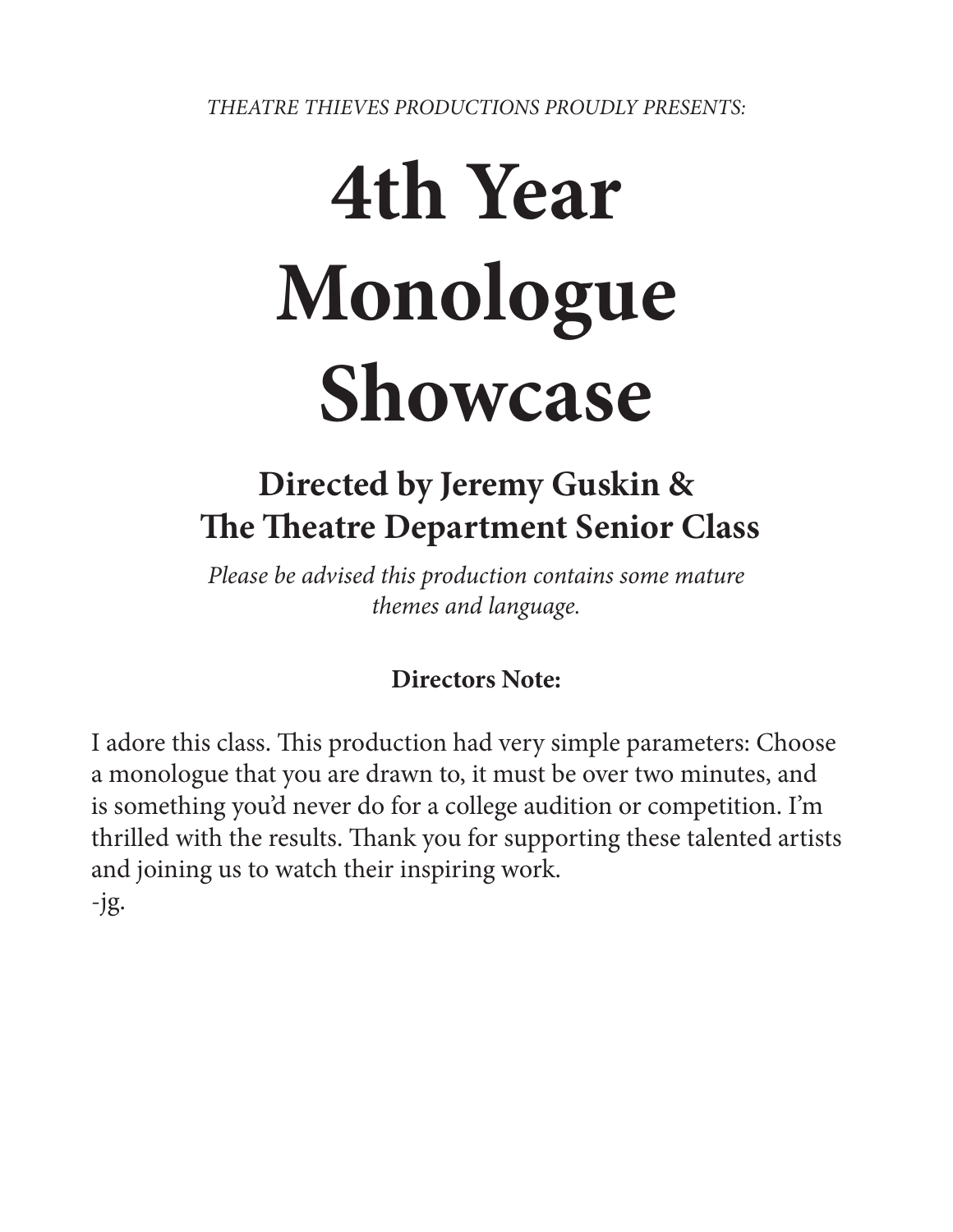# **Run Order:**

| McKenzie Franklin "While You Were Sleeping" - Daniel G. Sullivan & Fredric Lebow        |
|-----------------------------------------------------------------------------------------|
|                                                                                         |
|                                                                                         |
|                                                                                         |
| "The Cliched, However Totally False Account Of How I Lost My Virginity" - Bert V. Royal |
|                                                                                         |
|                                                                                         |
|                                                                                         |
|                                                                                         |
|                                                                                         |
|                                                                                         |
|                                                                                         |
|                                                                                         |
|                                                                                         |
|                                                                                         |
|                                                                                         |
|                                                                                         |
|                                                                                         |
|                                                                                         |
|                                                                                         |
|                                                                                         |
|                                                                                         |
|                                                                                         |
| Emma Rose Maloney  "1 Star Amazon Review" - Luke_seeyouinhellgummybears25               |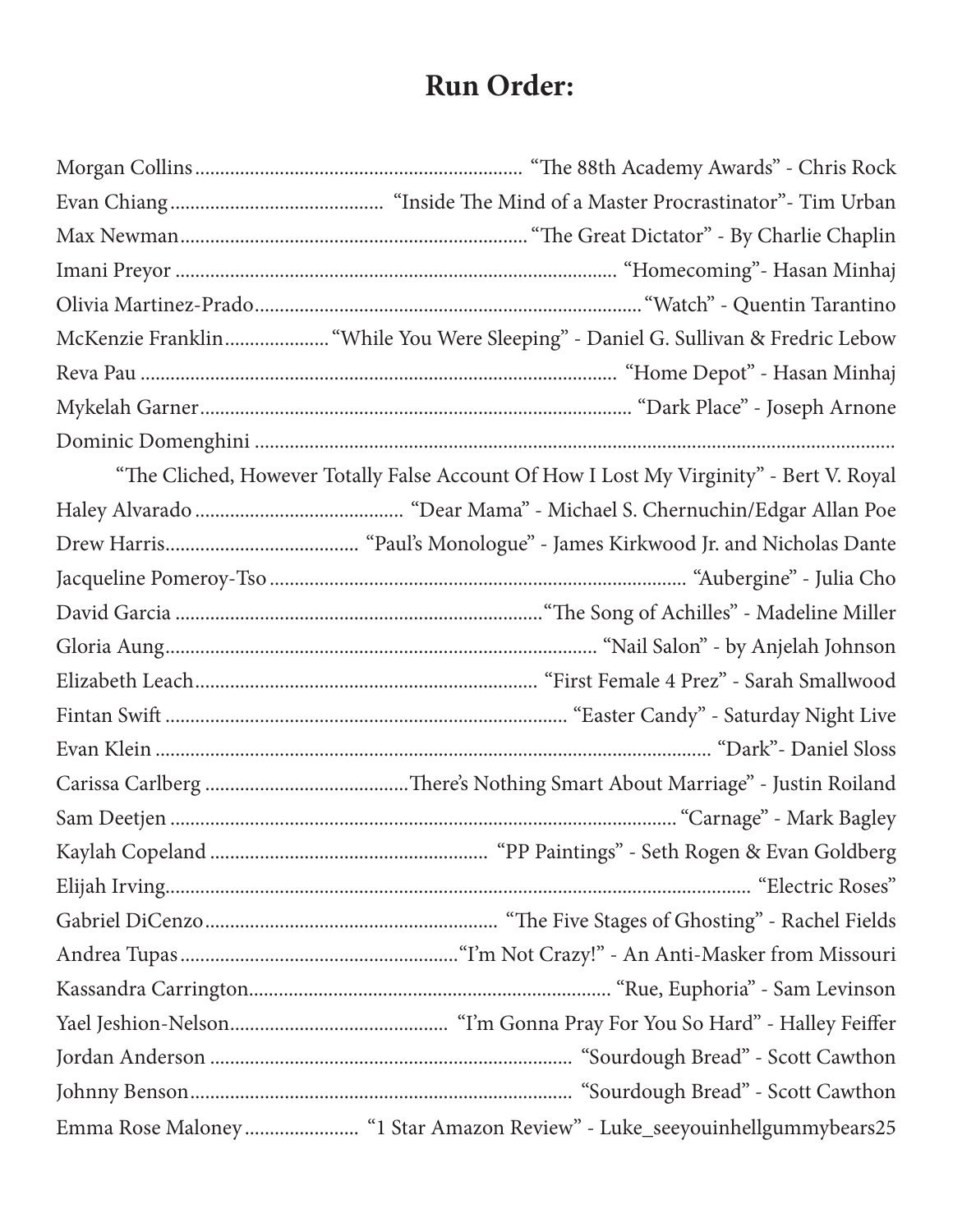### **A SPECIAL THANKS TO:**

Lois Hunter Allison Andreas Lorelei McCollough Jonathan Dhauw The Entire Theatre Faculty Theatre Families & Supporters LACHSA Administration The LACHSA Foundation LA County Board of Supervisors BCM Foundation Well Why Not Foundation William C. Bannerman Foundation Ralph M. Parsons Foundation California Arts Council Kenneth T. and Eileen Norris Foundation Broccoli Foundation

## **MARK YOUR CALENDAR FOR THE UPCOMING THEATRICAL PERFORMANCES**

*Third Year Project*  Feburary 26th, 2021 at 7:30 PM

Spring Season Play - *Murder at the Chili Cook Off* March 5th, 2021 at 7:30 PM

> *Second Year Project* March 26th, 2021 at 7:30 PM

Spring Season Play - *The Bald Soprano* April 9th, 2021 at 7:30 PM